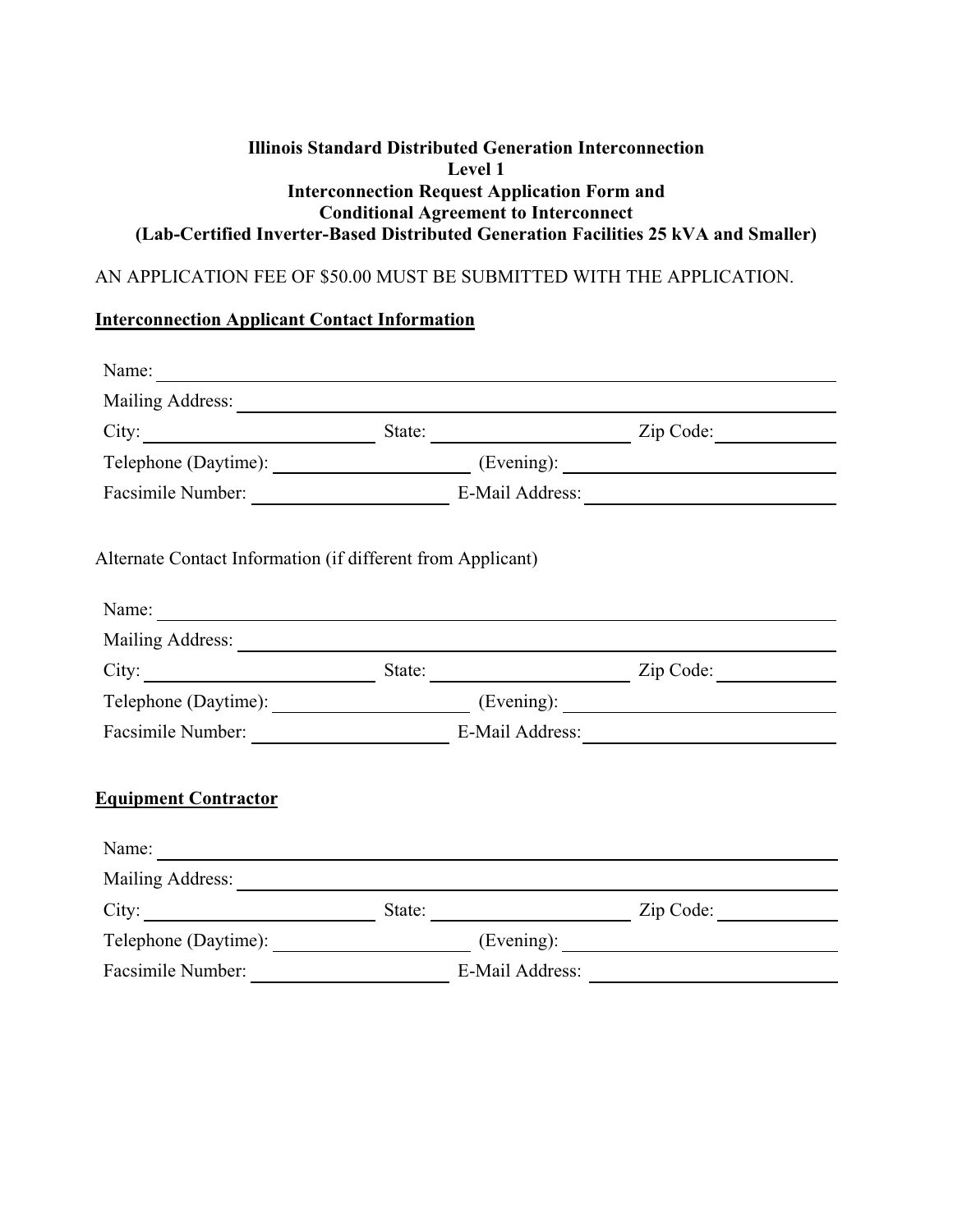# **Electrical Contractor (if Different from Equipment Contractor):**

|                                 |                                                                                                                                                |                             |              | City: <u>City:</u> State: <u>City:</u> Zip Code: <u>City:</u> Zip Code: <u>City:</u> Zip Code: <u>City:</u> Zip Code: <u>City:</u> Zip Code: <u>City:</u> Zip Code: <u>City: Zip Code: City: Zip Code: City: Zip Code: City: Zip Code: City: Zip Code: City: Zip Co</u> |
|---------------------------------|------------------------------------------------------------------------------------------------------------------------------------------------|-----------------------------|--------------|-------------------------------------------------------------------------------------------------------------------------------------------------------------------------------------------------------------------------------------------------------------------------|
|                                 |                                                                                                                                                |                             |              |                                                                                                                                                                                                                                                                         |
|                                 |                                                                                                                                                |                             |              |                                                                                                                                                                                                                                                                         |
|                                 | License number:                                                                                                                                |                             |              |                                                                                                                                                                                                                                                                         |
| Active License? $\Box$ Yes      | $\square$ No                                                                                                                                   |                             |              |                                                                                                                                                                                                                                                                         |
| $\Box$ Yes                      | $\square$ No<br><b>Distributed Generation Facility ("Facility") Information</b>                                                                |                             |              | Is the Interconnection Customer requesting Net Metering in accordance with 83 Ill. Adm. Code 465?                                                                                                                                                                       |
|                                 |                                                                                                                                                |                             |              |                                                                                                                                                                                                                                                                         |
|                                 |                                                                                                                                                |                             |              | City: <u>City:</u> State: <u>City:</u> City: 2ip Code: 2ip Code: 2ip Code: 2ip Code: 2ip Code: 2ip Code: 2ip Code: 2ip Code: 2ip Code: 2ip Code: 2ip Code: 2ip Code: 2ip Code: 2ip Code: 2ip Code: 2ip Code: 2ip Code: 2ip Code: 2ip Cod                                |
|                                 |                                                                                                                                                |                             |              |                                                                                                                                                                                                                                                                         |
|                                 |                                                                                                                                                |                             |              |                                                                                                                                                                                                                                                                         |
|                                 |                                                                                                                                                |                             |              |                                                                                                                                                                                                                                                                         |
|                                 |                                                                                                                                                |                             |              |                                                                                                                                                                                                                                                                         |
|                                 | Is the inverter lab-certified as that term is defined in the Illinois Distributed Generation<br>Interconnection Standard? $\Box$ Yes $\Box$ No |                             |              |                                                                                                                                                                                                                                                                         |
| recognized testing laboratory.) | (If yes, attach manufacturer's technical specifications and label information from a nationally                                                |                             |              |                                                                                                                                                                                                                                                                         |
|                                 |                                                                                                                                                |                             |              | Generation Facility Nameplate Rating: (kW) (kVA) (AC Volts)                                                                                                                                                                                                             |
| Prime Mover:                    | $\Box$ Photovoltaic                                                                                                                            | $\Box$ Reciprocating Engine |              | $\Box$ Fuel Cell                                                                                                                                                                                                                                                        |
|                                 | $\Box$ Turbine                                                                                                                                 |                             |              |                                                                                                                                                                                                                                                                         |
| Energy Source: □ Solar          |                                                                                                                                                | $\Box$ Wind                 | $\Box$ Hydro | □ Diesel                                                                                                                                                                                                                                                                |
|                                 | □ Natural Gas                                                                                                                                  | $\Box$ Fuel Oil             | $\Box$ Other |                                                                                                                                                                                                                                                                         |

Commissioning Date:

(If the Commissioning Date changes, the interconnection customer must inform the EDC as soon as it is aware of the changed date.)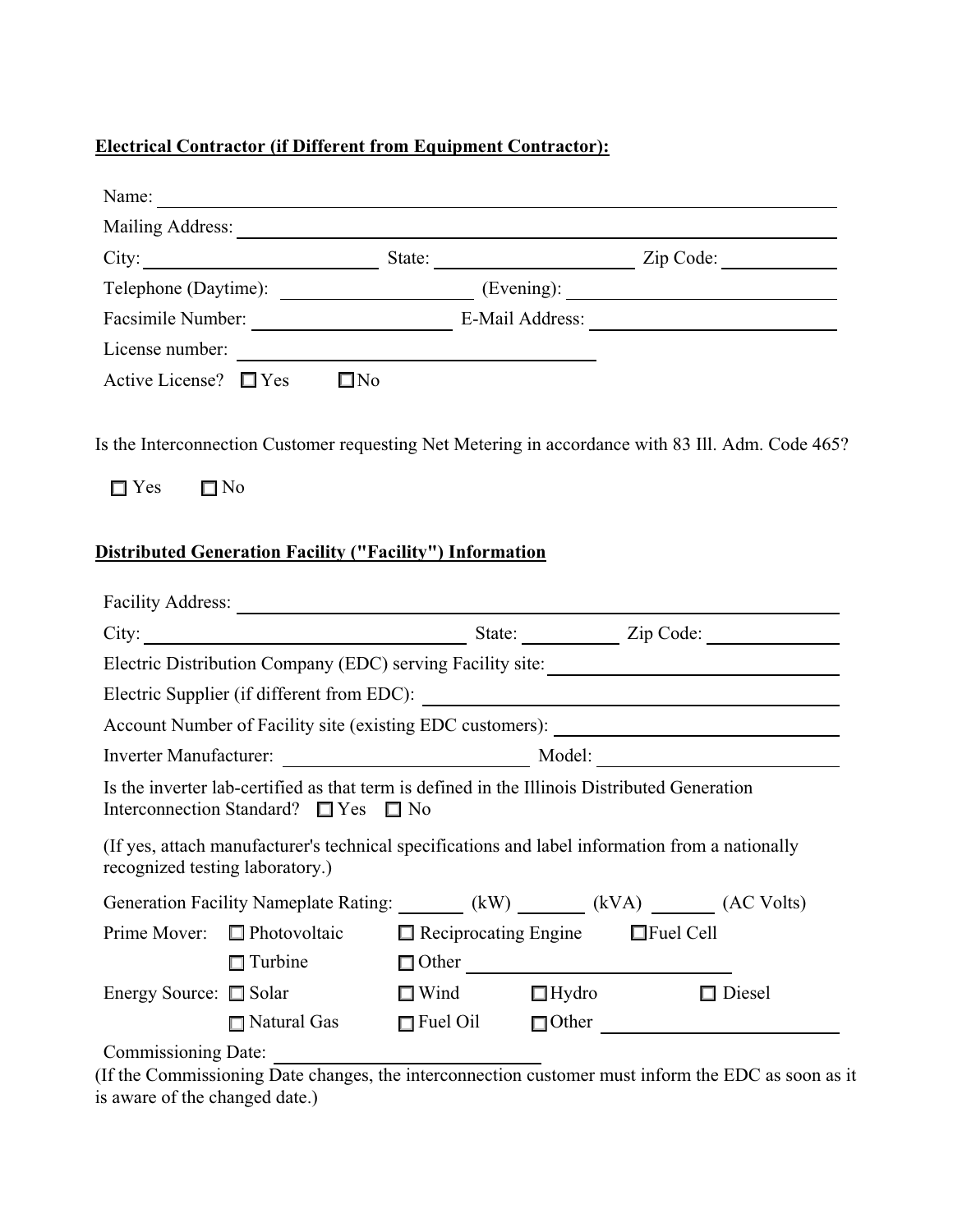#### **Insurance Disclosure**

The attached terms and conditions contain provisions related to liability and indemnification, and should be carefully considered by the interconnection customer. The interconnection customer shall carry general liability insurance coverage, such as, but not limited to, homeowner's insurance. Whenever possible, the interconnection customer shall name the EDC as an additional insured on its homeowner's insurance policy, or similar policy covering general liability.

#### **Customer Signature**

I hereby certify that: (1) I have read and understand the terms and conditions which are attached hereto by reference; (2) I hereby agree to comply with the attached terms and conditions; and (3) to the best of my knowledge, all of the information provided in this application request form is complete and true.

| <b>Applicant Signature:</b> |       |  |
|-----------------------------|-------|--|
| Title:                      | Date: |  |
|                             |       |  |
|                             |       |  |

### **Conditional Agreement to Interconnect Distributed Generation Facility**

Receipt of the application fee is acknowledged and, by its signature below, the EDC has determined the interconnection request is complete. Interconnection of the distributed generation facility is conditionally approved contingent upon the attached terms and conditions of this Agreement, the return of the attached Certificate of Completion, duly executed verification of electrical inspection and successful witness test.

| EDC Signature: | Date:              |
|----------------|--------------------|
| Name:          | $\mathrm{Title}$ : |

## **Terms and Conditions for Interconnection**

- 1) **Construction of the Distributed Generation Facility**. The interconnection customer may proceed to construct (including operational testing not to exceed 2 hours) the distributed generation facility, once the conditional Agreement to interconnect a distributed generation facility has been signed by the EDC.
- 2) **Final Interconnection and Operation.** The interconnection customer may operate the distributed generation facility and interconnect with the EDC's electric distribution system after all of the following have occurred: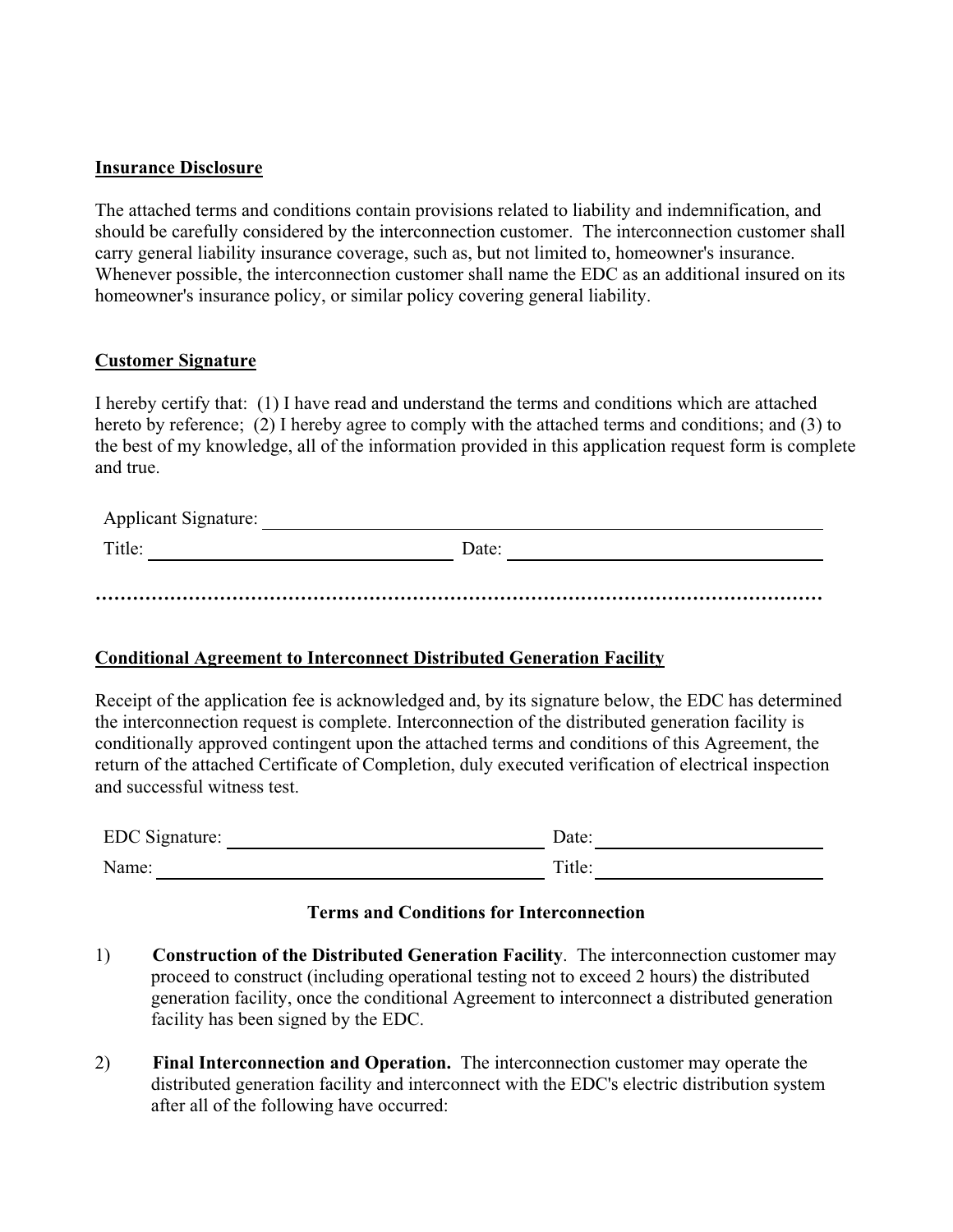- a) Electrical Inspection: Upon completing construction, the interconnection customer shall cause the distributed generation facility to be inspected by the local electrical inspection authority, who shall establish that the distributed generator facility meets local code requirements.
- b) Certificate of Completion: The interconnection customer shall provide the EDC with a copy of the Certificate of Completion, with all relevant and necessary information fully completed by the interconnection customer, as well as an inspection form from the local electrical inspection authority demonstrating that the distributed generation facility passed inspection.
- c) The EDC has completed its witness test as per the following:
	- i) Within 10 business days of the commissioning date, the EDC must, upon reasonable notice and at a mutually convenient time, conduct a witness test of the distributed generation facility to ensure that all equipment has been appropriately installed and that all electrical connections have been made in accordance with the applicable codes.
	- ii) If the EDC does not perform the witness test within the 10 business days after the commissioning date or such other time as is mutually agreed to by the Parties, the witness test is deemed waived unless the EDC cannot do so for good cause. In these cases, upon EDC request, the interconnection customer shall agree to another date for the test within 10 business days after the original scheduled date.
- 3) **IEEE 1547.** The distributed generation facility shall be installed, operated and tested in accordance with the requirements of The Institute of Electrical and Electronics Engineers, Inc. (IEEE), 3 Park Avenue New York, NY 10016-5997, Standard 1547 (2003) "Standard for Interconnecting Distributed Resources with Electric Power Systems."
- 4) **Access.** The EDC shall have direct, unabated access to the disconnect switch and metering equipment of the distributed generation facility at all times. The EDC shall provide 5 business days notice to the customer prior to using its right of access except in emergencies.
- 5) **Metering.** Any required metering shall be installed pursuant to Illinois Commerce Commission approved tariffs.
- 6) **Disconnection.** The EDC may disconnect the distributed generation facility upon any of the following conditions, but must reconnect the distributed generation facility once the condition is cured:
	- a) For scheduled outages, provided that the distributed generation facility is treated in the same manner as EDC's load customers;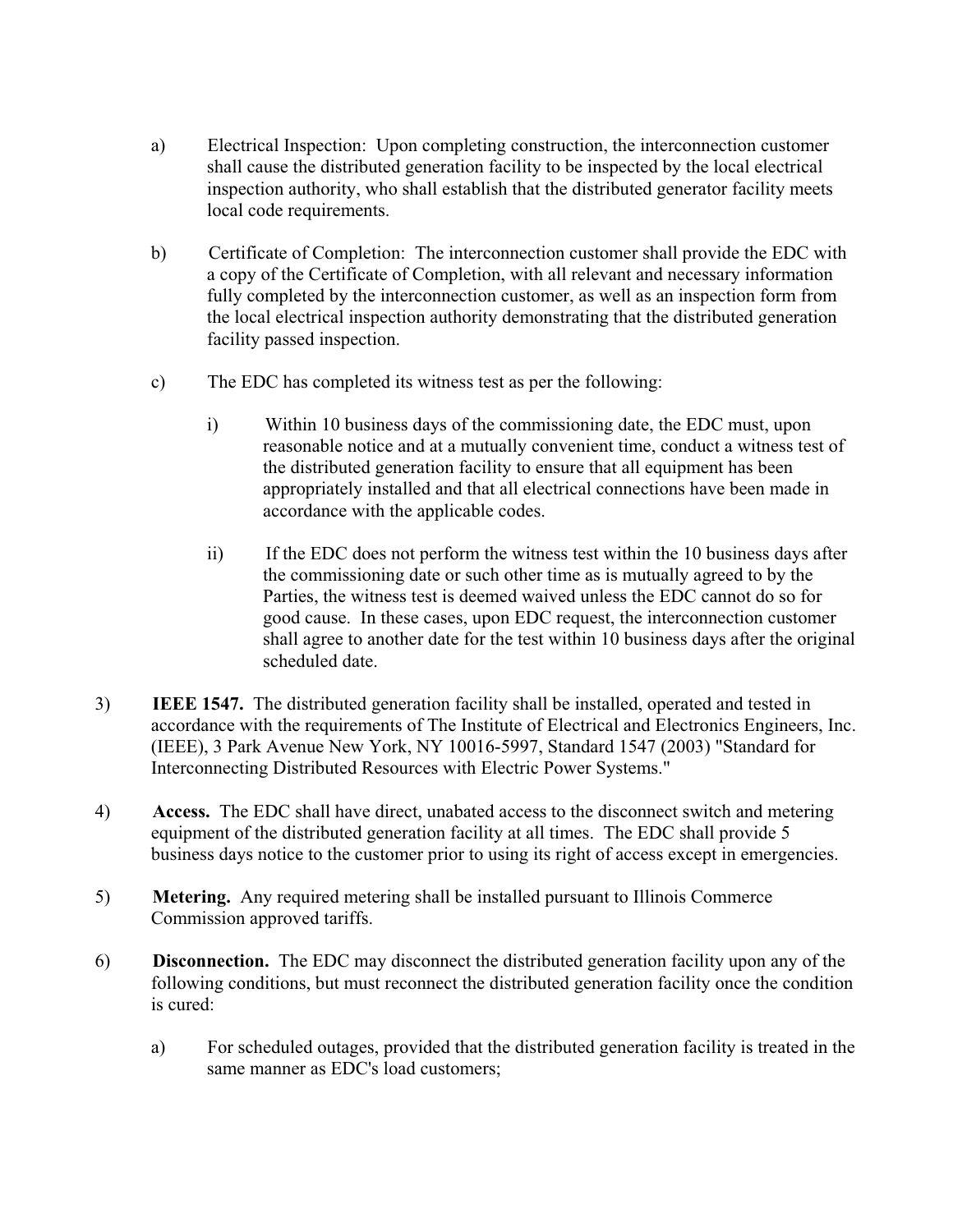- b) For unscheduled outages or emergency conditions;
- c) If the distributed generation facility does not operate in the manner consistent with this Agreement;
- d) Improper installation or failure to pass the witness test;
- e) If the distributed generation facility is creating a safety, reliability or a power quality problem; or
- f) The interconnection equipment used by the distributed generation facility is de-listed by the Nationally Recognized Testing Laboratory that provided the listing at the time the interconnection was approved.
- 7) **Indemnification**. The interconnection customer shall indemnify and defend the EDC and the EDC's directors, officers, employees, and agents from all damages and expenses resulting from any third party claim arising out of or based upon the interconnection customer's (a) negligence or willful misconduct or (b) breach of this Agreement. The EDC shall indemnify and defend the interconnection customer and the interconnection customer's directors, officers, employees, and agents from all damages and expenses resulting from a third party claim arising out of or based upon the EDC's (a) negligence or willful misconduct or (b) breach of this Agreement.
- 8) **Insurance**. The interconnection customer shall provide the EDC with proof that it has a current homeowner's insurance policy, or other general liability policy, and, when possible, the interconnection customer shall name the EDC as an additional insured on its homeowner's insurance policy, or similar policy covering general liability.
- 9) **Limitation of Liability**. Each Party's liability to the other Party for any loss, cost, claim, injury, liability, or expense, including reasonable attorney's fees, relating to or arising from any act or omission in its performance of this Agreement, shall be limited to the amount of direct damage actually incurred. In no event shall either Party be liable to the other Party for any indirect, incidental, special, consequential, or punitive damages of any kind whatsoever.
- 10) **Termination**. This Agreement may be terminated under the following conditions:
	- a) By interconnection customer The interconnection customer may terminate this interconnection agreement by providing written notice to the EDC. If the interconnection customer ceases operation of the distributed generation facility, the interconnection customer must notify the EDC
	- b) By the EDC The EDC may terminate this Agreement if the interconnection customer fails to remedy a violation of terms of this Agreement within 30 calendar days after notice, or such other date as may be mutually agreed to prior to the expiration of the 30 calendar day remedy period. The termination date may be no less than 30 calendar days after the interconnection customer receives notice of its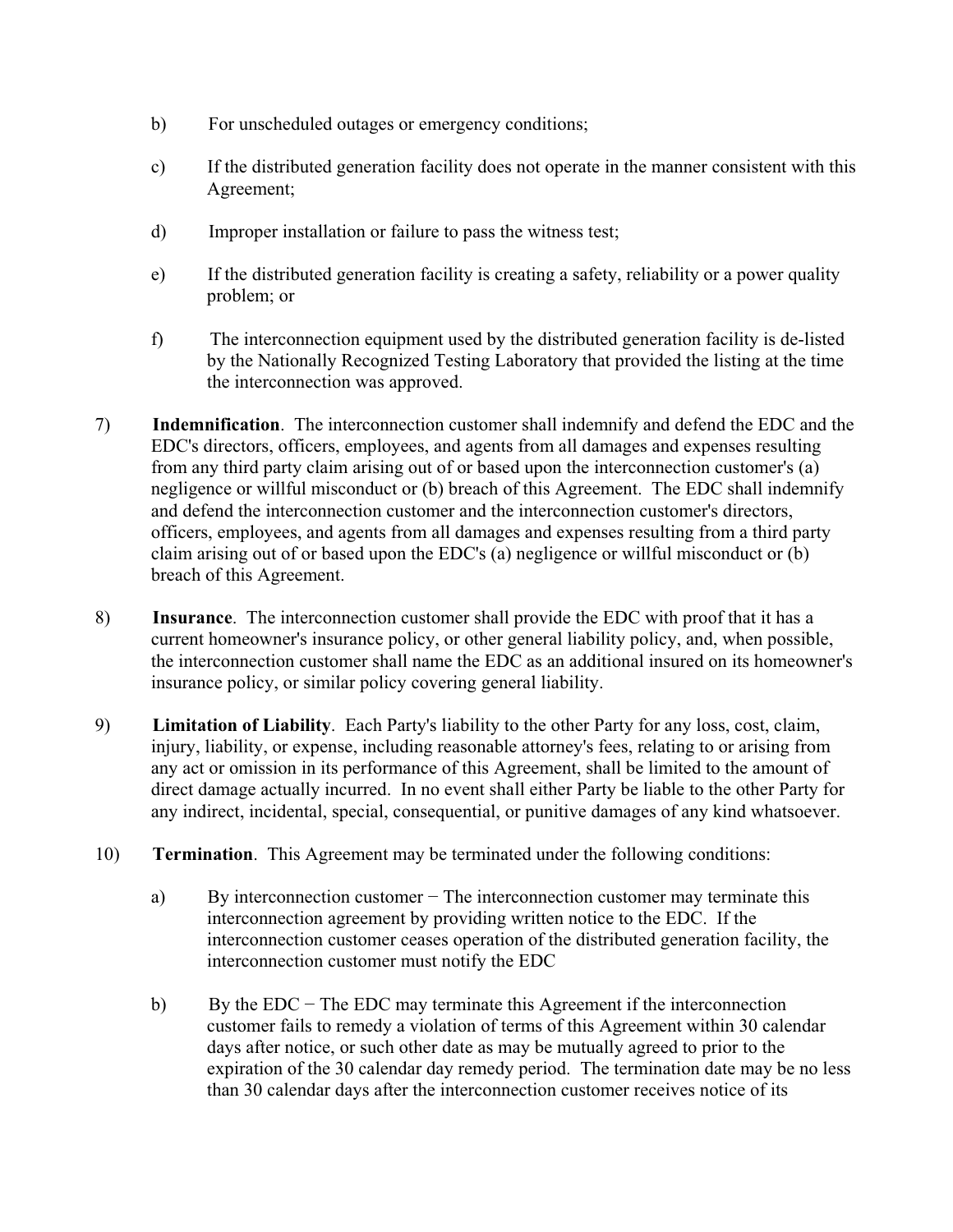violation from the EDC.

- 11) **Modification of Distributed Generation Facility**. The interconnection customer must receive written authorization from the EDC before making any changes to the distributed generation facility that could affect the EDC's distribution system. If the interconnection customer makes such modifications without the EDC's prior written authorization, the EDC shall have the right to disconnect the distributed generation facility.
- 12) **Permanent Disconnection.** In the event the Agreement is terminated, the EDC shall have the right to disconnect its facilities or direct the interconnection customer to disconnect its distributed generation facility.
- 13) **Disputes.** Each Party agrees to attempt to resolve all disputes regarding the provisions of this agreement that cannot be resolved between the two Parties pursuant to the dispute resolution provisions found in 83 Ill. Adm. Code 466.130.
- 14) **Governing Law, Regulatory Authority, and Rules.** The validity, interpretation and enforcement of this Agreement and each of its provisions shall be governed by the laws of the State of Illinois. Nothing in this Agreement is intended to affect any other agreement between the EDC and the interconnection customer.
- 15) **Survival Rights**. This Agreement shall remain in effect after termination to the extent necessary to allow or require either Party to fulfill rights or obligations that arose under the Agreement.
- 16) **Assignment/Transfer of Ownership of the Distributed Generation Facility**. This Agreement shall terminate upon the transfer of ownership of the distributed generation facility to a new owner unless the transferring owner assigns the agreement to the new owner, the new owner agrees in writing to the terms of this agreement, and the transferring owner so notifies the EDC in writing prior to the transfer of ownership.
- 17) **Definitions**. Any term used herein and not defined shall have the same meaning as the defined terms used in 83 Ill. Adm. Code 466 (the Illinois Distributed Generation Interconnection Standard).
- 18) **Notice**. The Parties may mutually agree to provide notices, demands, comments, or requests by electronic means such as e-mail. Absent agreement to electronic communication, or unless otherwise provided in this Agreement, any written notice, demand, or request required or authorized in connection with this Agreement shall be deemed properly given if delivered in person, delivered by recognized national courier service, or sent by first class mail, postage prepaid, to the person specified below:

## **If to Interconnection Customer**:

Use the contact information provided in the interconnection customer's application. The interconnection customer is responsible for notifying the EDC of any change in the contact